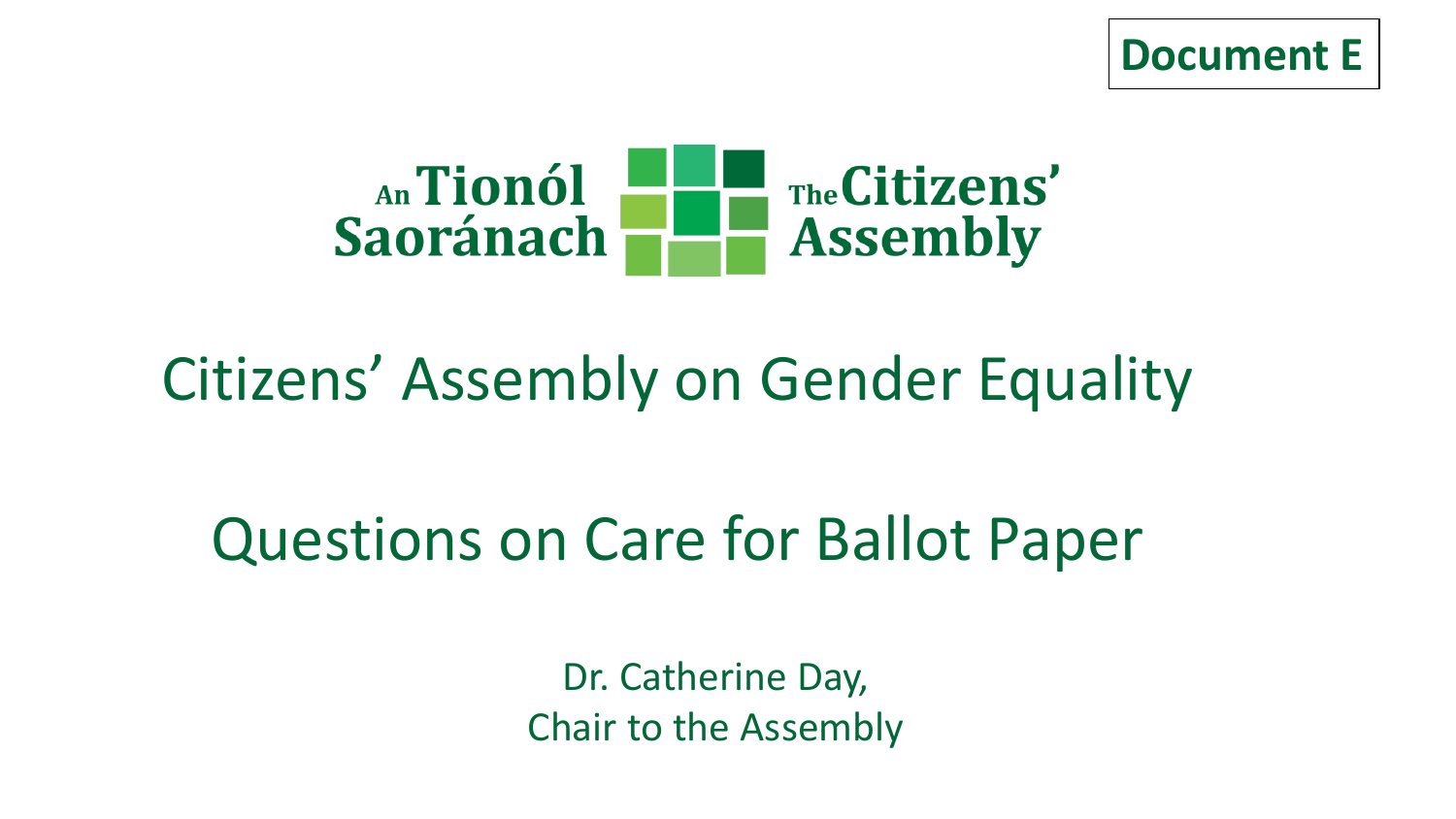## Revised text

To improve the terms and conditions of those in paid employment as carers (for children and adults):

- (a) they should have a pay structure and benefits (including sick pay and pensions) that reward their level of skill and training, similar to those of teachers and nurses.
- (b) they should have a career structure, including access to training and professional registration, which enables them to progress in their chosen area.

#### Previous text

To recognise and value the work of those who care for us, their terms and conditions should be improved. They should have a pay structure and benefits (such as sick pay and pensions) that reward their level of skill and training, similar to those of teachers and nurses. They should have a career structure which enables them to progress in their chosen area.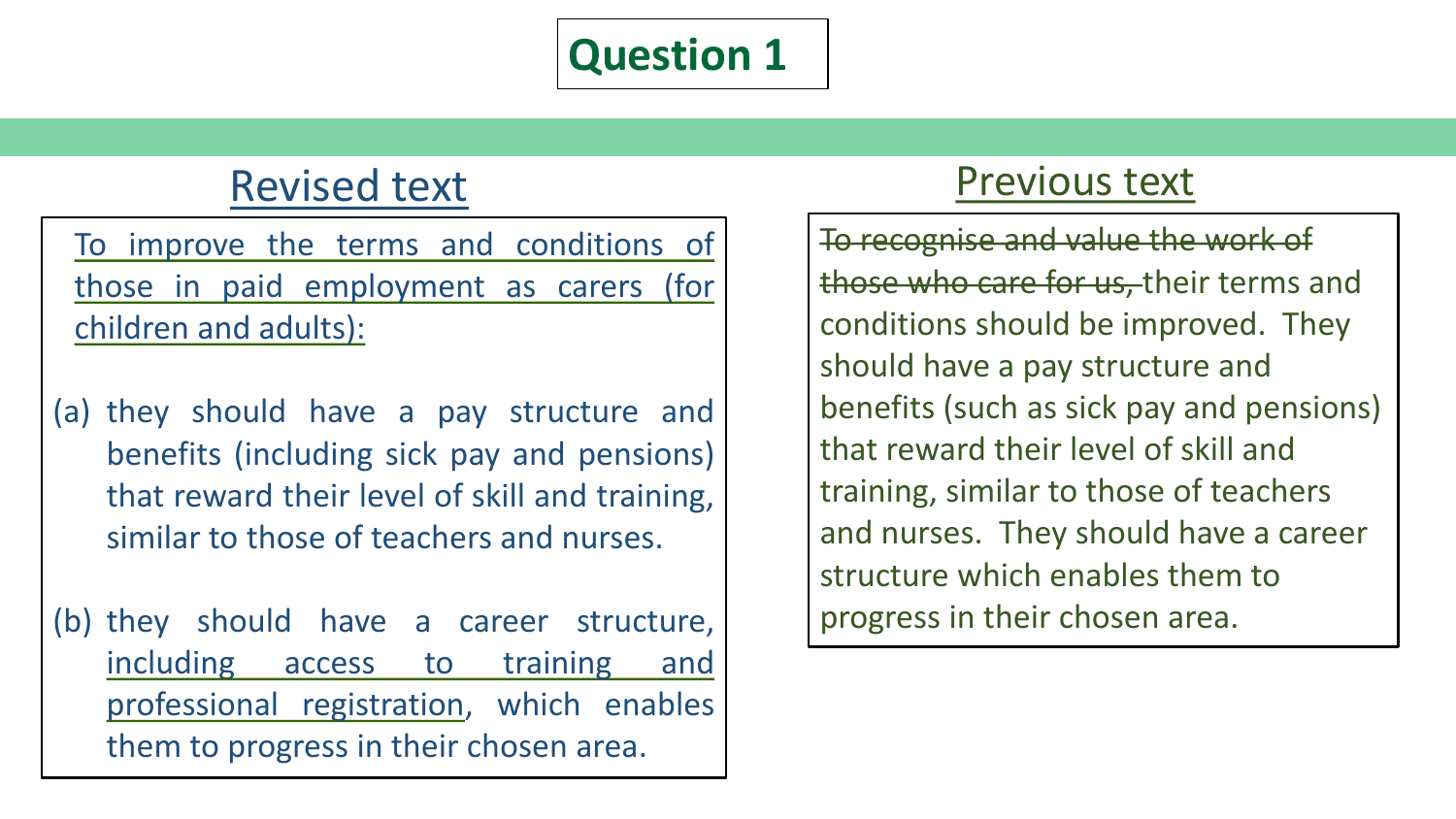## Revised text

Reform Carer's Allowance by:

- (a) increasing the level of the income disregard
- (b) reimbursing the costs associated with caring
- (c) increasing the ceiling on the number of hours in paid work outside the home.

(d) providing access to State employment and training programmes.

#### Previous text

2. The level of the income disregard for Carer's Allowance should be significantly increased (for those providing care in the home for an older family member or a person with an illness or disability). The costs associated with caring should be recognised in the deductions allowable for Carer's Allowance. 4. Carers in receipt of Carer's Allowance who work part time should not be subject to a ceiling on the number of hours they can work outside the home. Those seeking part time work to accommodate their caring role should be eligible for job seekers payments and State employment and training programmes. The State should increase the income threshold for the home carer's tax credit for part time workers to support carers in the home who wish to work part time.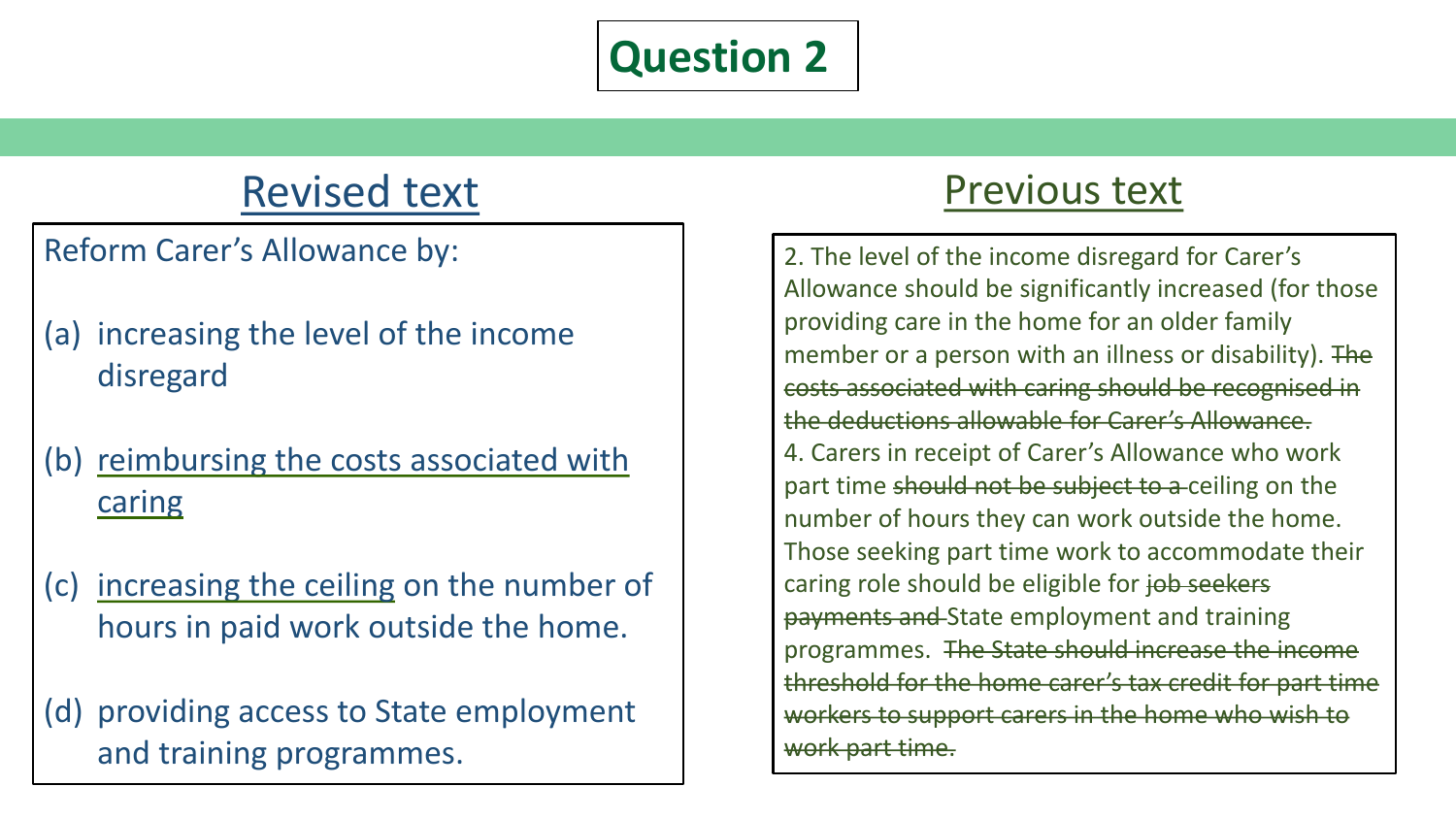## Revised text

The State should develop an individualised pension solution for carers to ensure they have an adequate income once they reach retirement age.

#### Previous text

The State should develop a pensions solution for carers to ensure they have an adequate income once they reach retirement age.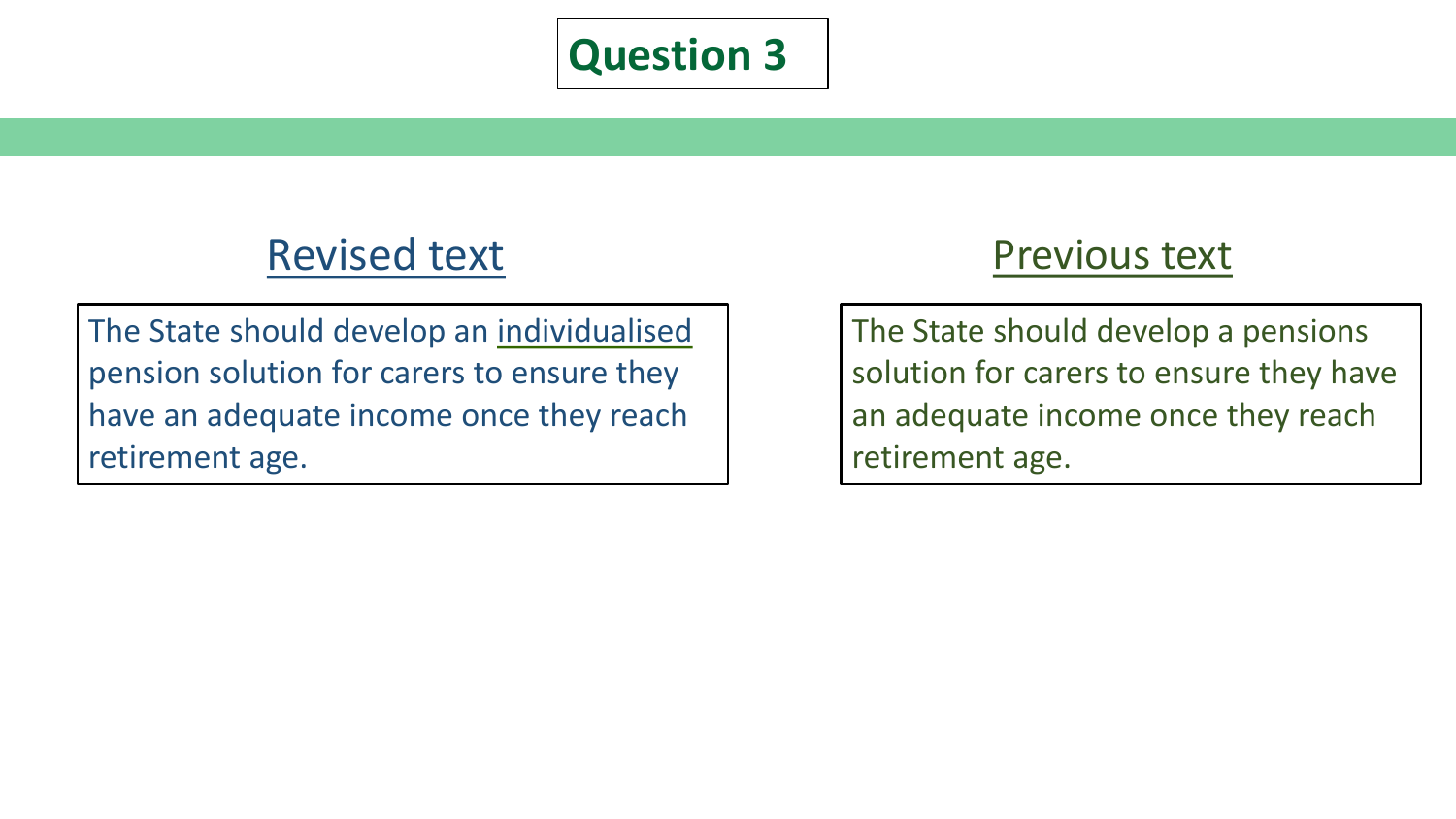## Revised text

#### Improve respite provision for carers by:

- (a) Increasing the level of the Carer's Support Grant in the next Budget and keeping it under review to ensure it keeps pace with other increases in social protection payments.
- (b) Providing adequate access to a range of respite services to meet individual needs.

#### Previous text

All carers for an older family member or a person with an illness or disability should have access to paid respite leave. The level of the Carer's Support Grant should be increased to  $\epsilon$ 2000 in the next Budget and kept under review to ensure it keeps pace with other increases in social protection payments.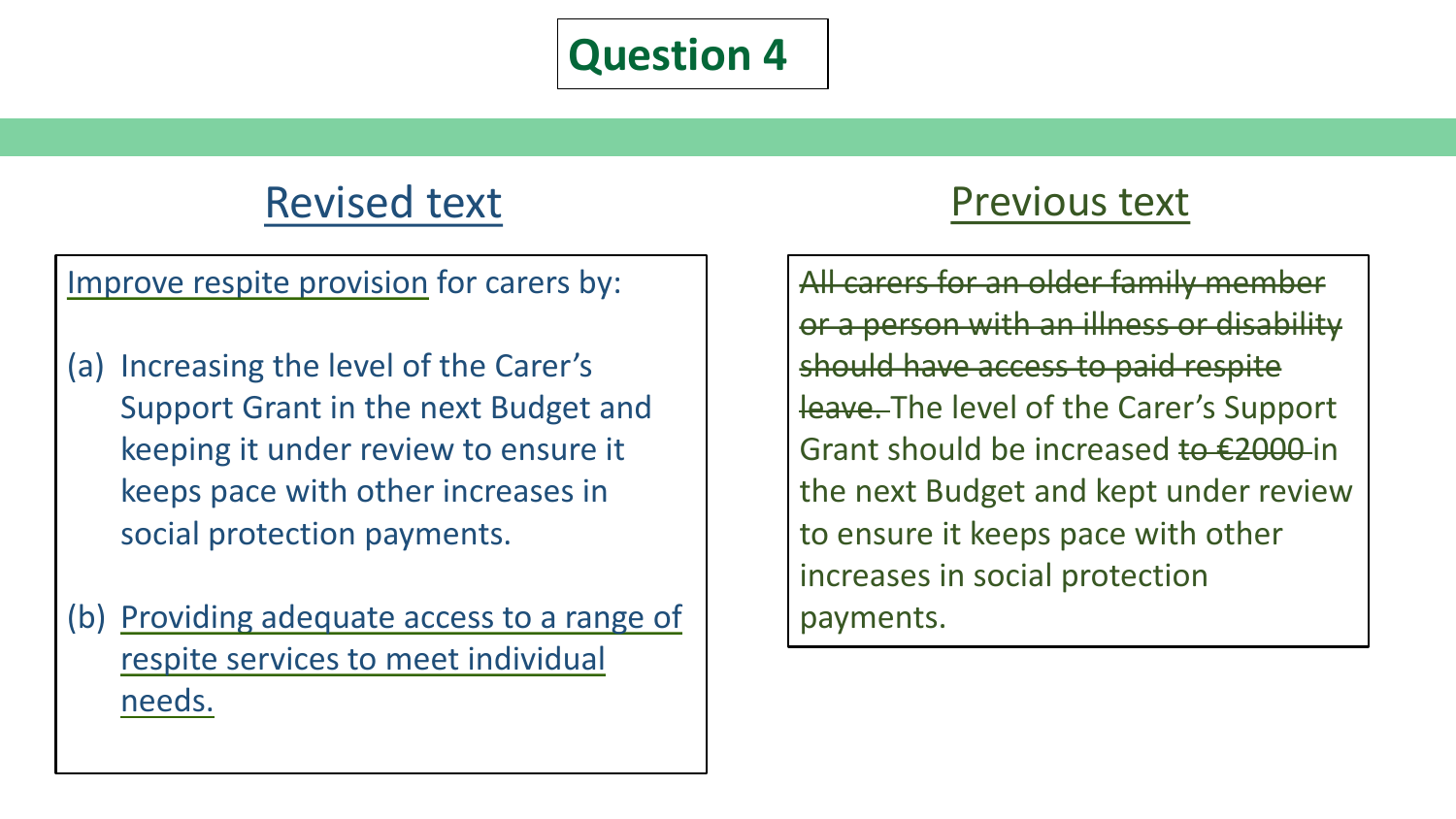## Revised text

#### Ireland should:

- (a) move over the next decade to a publicly funded and regulated model of quality, affordable early years and out of hours childcare
- (b) increase the State share of GDP spent on childcare, from the current 0.37% of GDP to 1% by 2030 in line with the UNICEF target.

## Previous text

Ireland should move over the next decade to a public model of quality, affordable early years and out of hours childcare. This should be increasingly publicly funded including by increasing the share of GDP spent on childcare, from the current 0.37% of GDP to 1% by 2030 in line with the UNICEF target.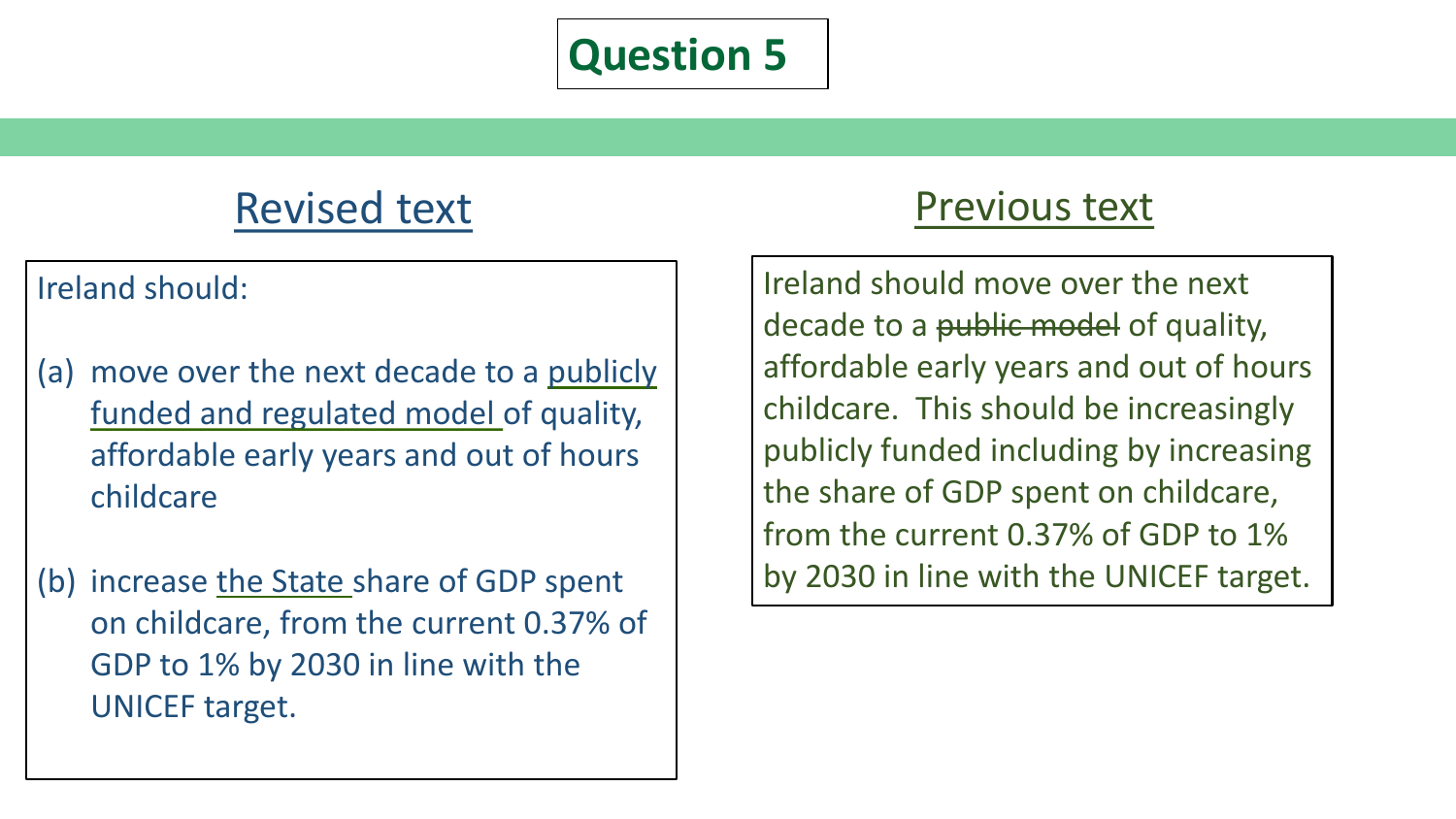## Revised text

Paid Leave for parents should:

- (a) cover the first year of a child's life.
- (b) be non-transferable to encourage sharing of childcare responsibility between parents.
- (c) provide lone parents with the same total leave period as a couple.

(d) be incentivised by increasing payment levels to encourage increased take up

#### Previous text

The current model of parental leave, both maternity and paternity leave, should be extended to cover the first year of a child's life. Non-transferable paid parental leave should be-brought closer to the parents' salary level, to encourage sharing of childcare responsibility between parents. Lone parents should be able to avail of the same total leave period as a couple.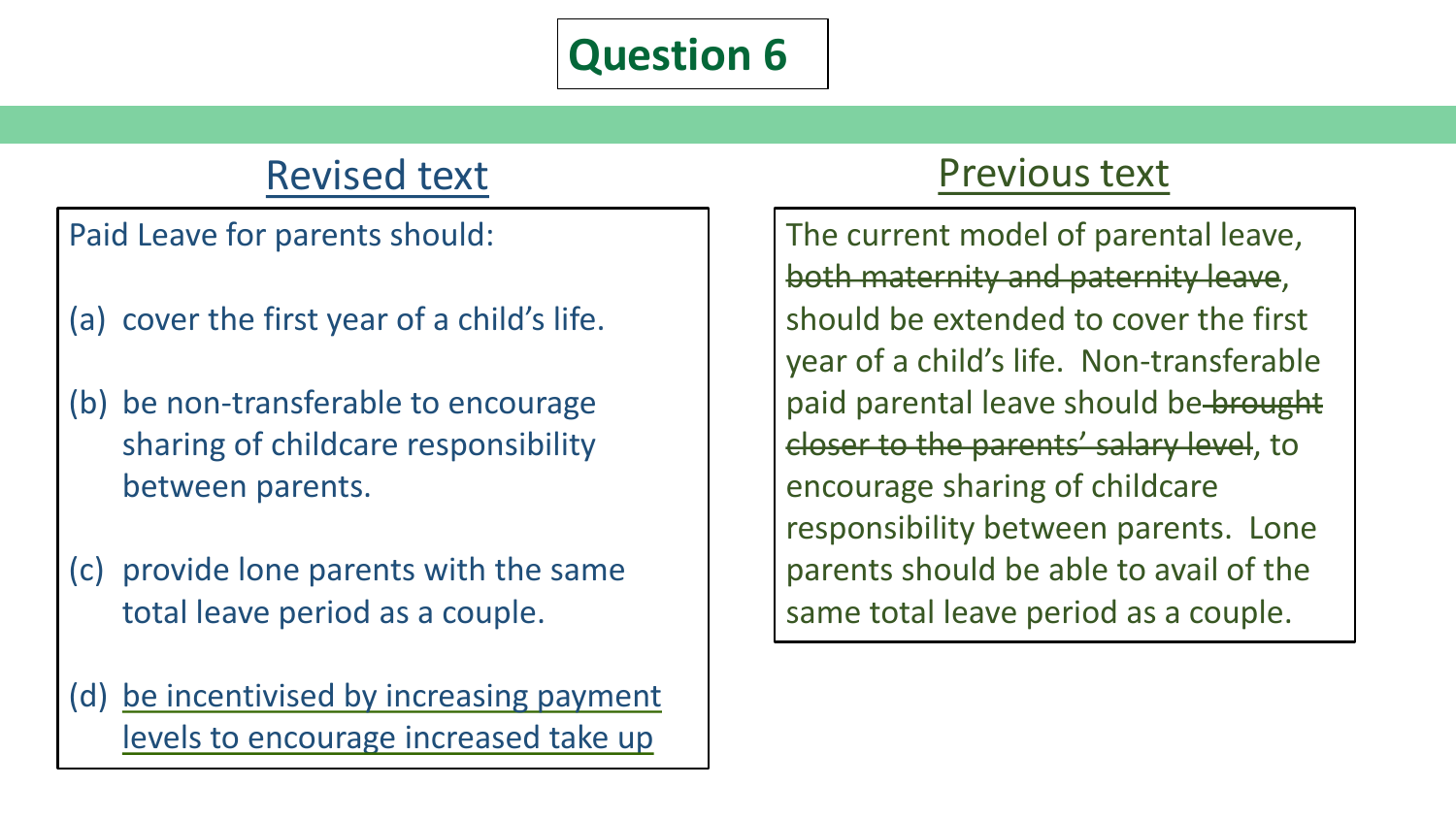## Revised text

Older people and persons with disabilities should:

- (a) be actively supported and resourced to live independently.
- (b) have access to person centred financial supports to serve their individual needs.
- (c) be enabled to participate as fully as possible in decisions on their care needs.
- (d) be facilitated if their choice is to be cared for at home.

#### Previous text

10. Care for older and disabled people should be based on a social (aimed at removing barriers to their life choices) not a medical model. Financial support should be individualised to serve each person's needs. 11. People receiving care should have a say in how they are cared for and if they wish to be cared for at home this wish should be facilitated by the State. 14. The principle of independent living should be actively supported and resourced in relation to people with disabilities and older people.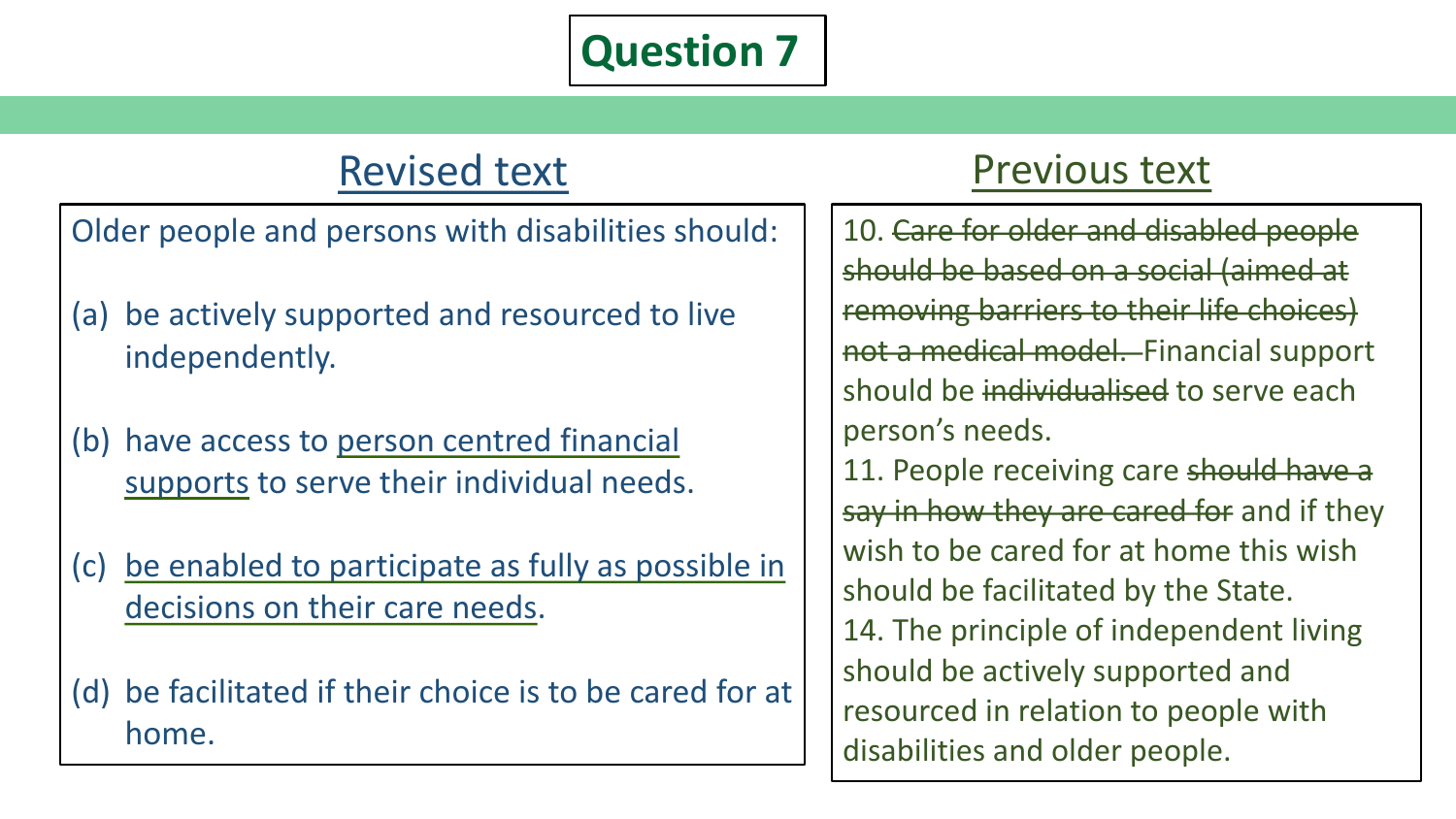## Revised text

Provision for those who wish to be cared for at home should be improved by:

- (a) providing a statutory right for payment for home care packages as well as nursing care.
- (b) increasing the annual home care budget to meet growing demand and reduce waiting lists.

## Previous text

The Fair Deal-should be expanded to include a statutory right for payment for home care packages as well as nursing care. The annual home care budget should be increased to meet growing demand and eliminate waiting lists.